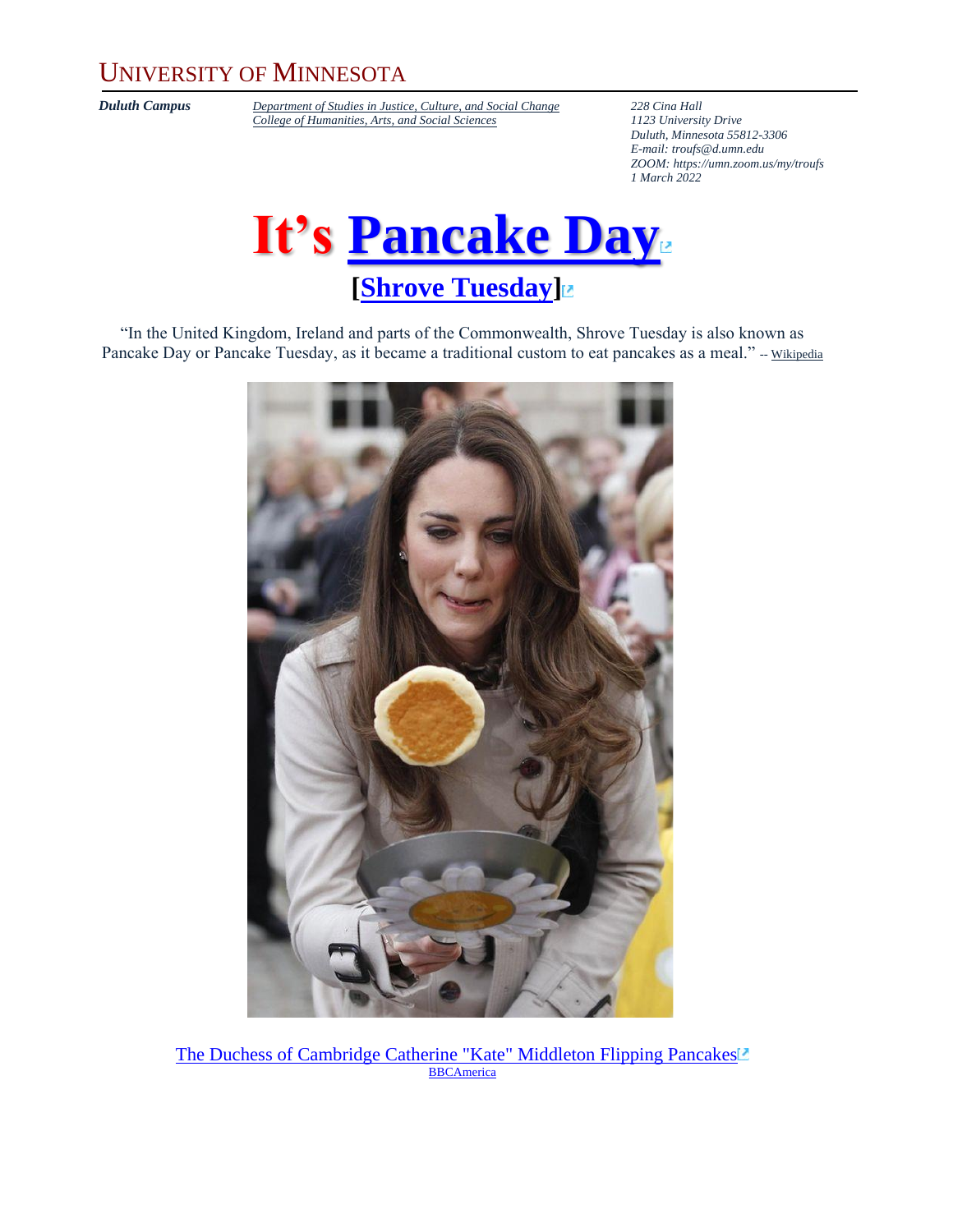

**[Fat Tuesday]**



R.I.P. [Big Chief Allison "Tootie" Montana](http://en.wikipedia.org/wiki/Allison_%E2%80%98Tootie%E2%80%99_Montana) -- [Wikipedia](http://en.wikipedia.org/wiki/Main_Page)



**[that's** *carne***-***val* **from the Latin** *carnem levāre***, "to put away meat"]**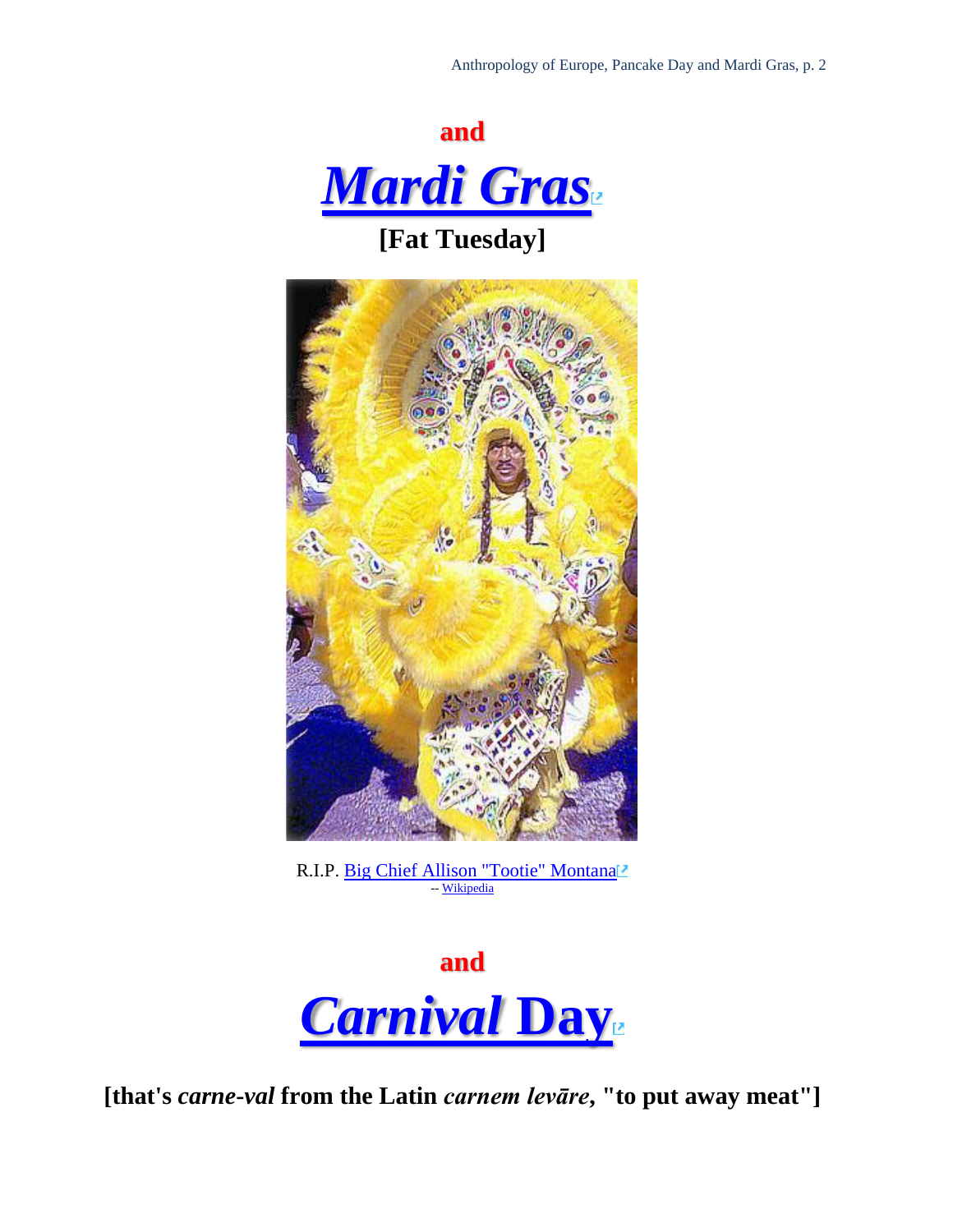## **[A Guide to the Wildest Carnival Celebrations Around](https://www.cntraveler.com/story/best-carnival-celebrations-around-the-world)  [the World](https://www.cntraveler.com/story/best-carnival-celebrations-around-the-world)**

-- [Shauna Beni,](https://www.cntraveler.com/contributor/shauna-beni) [Megan Spurrell](https://www.cntraveler.com/contributor/megan-spurrell) an[d Paul Rubio,](https://www.cntraveler.com/contributors/paul-rubio) [Conde Nast Traveler](https://www.cntraveler.com/story/best-carnival-celebrations-around-the-world) (31 January 2020)



[Lady in White](http://www.mostly-landscapes.net/Gen.php?Page=Explorer&Target=Photos/Favourites/Pam) [Carnival of Venice](https://en.wikipedia.org/wiki/Carnival_of_Venice) - [Wikipedia](http://en.wikipedia.org/wiki/Main_Page) **[Italy](http://www.d.umn.edu/cla/faculty/troufs/anth1095/Italy.html#title)** 

#### **And in in the run-up to Shrove Tuesday in the medieval town of Ivrea, Italy, The Battle of the Oranges takes place**



**[In pictures: The battle of the oranges](https://www.bbc.com/news/in-pictures-51474989)**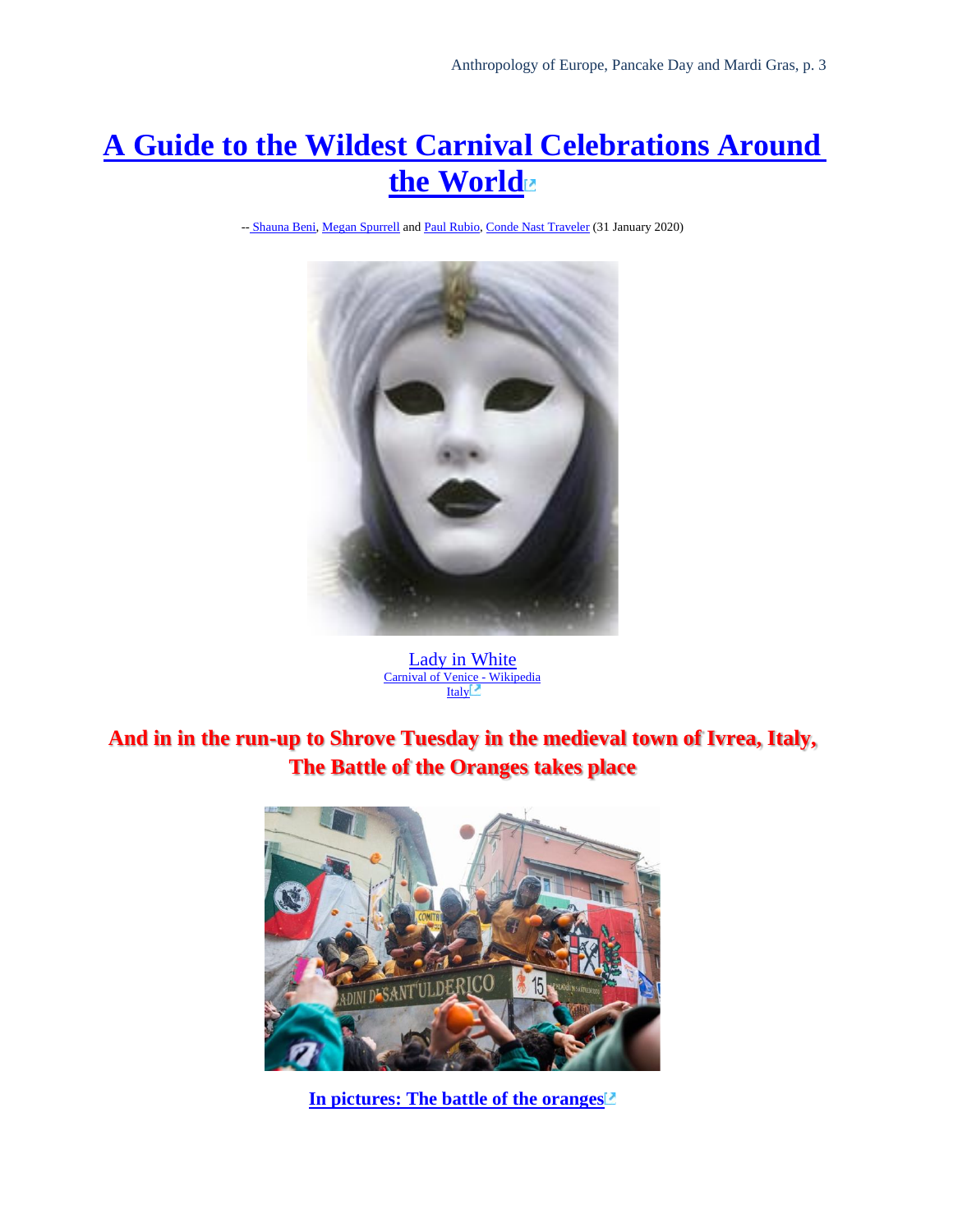-- **[BBCnews](https://www.bbc.com/news/in-pictures-51474989)** (20 February 2020)





A cross marked in ash on a worshipper's forehead -- [Ash Wednesday](https://en.wikipedia.org/wiki/Ash_Wednesday) -- [Wikipedia](http://en.wikipedia.org/wiki/Main_Page)

**Ash Wednesday: [Lenten Food Regulations](http://en.wikipedia.org/wiki/Lent#Fasting_and_abstinence) begin for Roman Catholics and others**